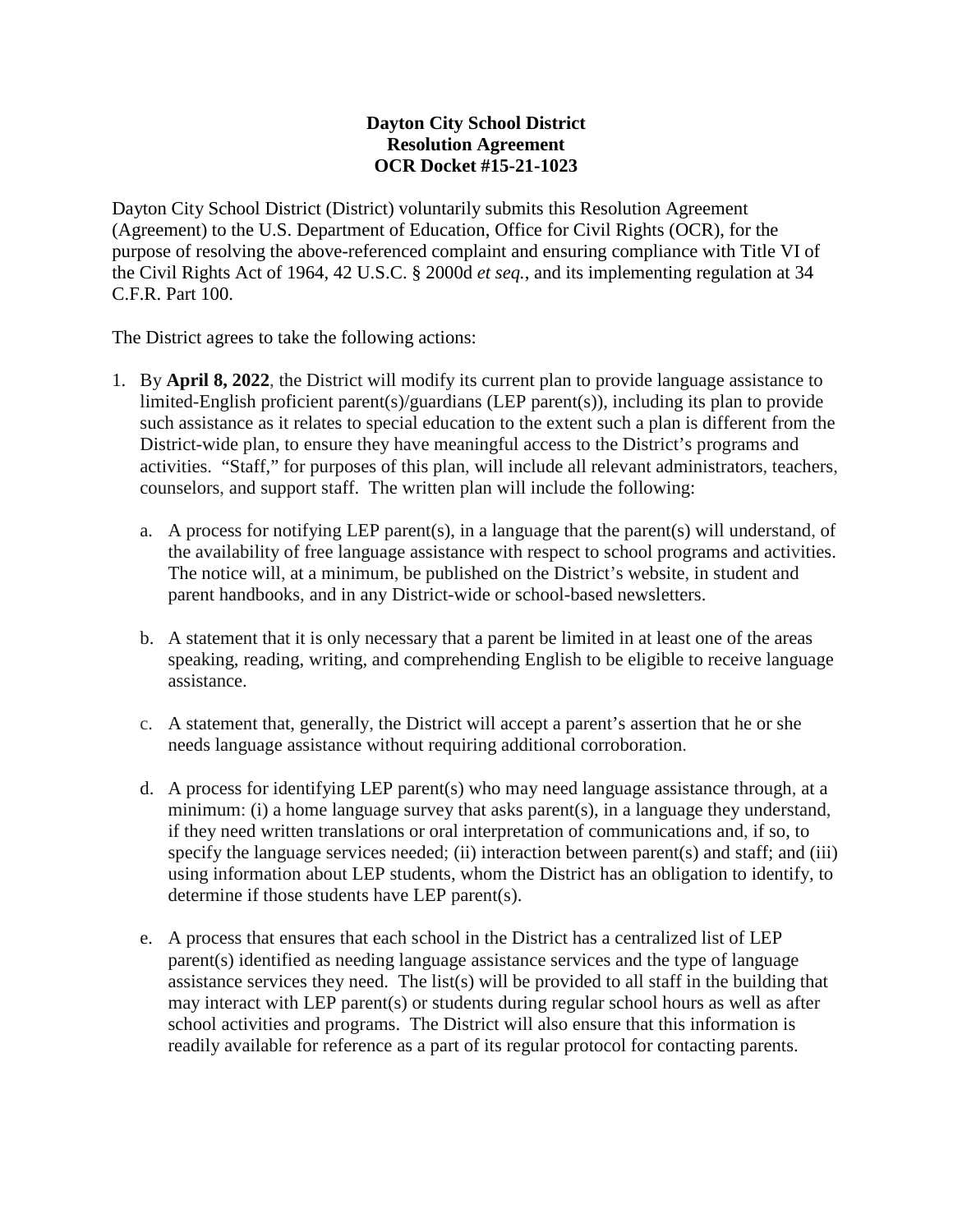- f. A process that ensures that District administration maintains a District-wide list of LEP parent(s) with student names identified by each school building as needing language assistance services, the type of language assistance services they need, and a log or logs of the language assistance services provided to parent(s) kept by District staff by date of service, type of service (e.g. translation or interpreter services for special education, disciplinary proceedings), and service provider (including name and position, if applicable). To the extent that the information can be maintained and accessed electronically, the District will investigate those methods. If the District utilizes e-school to maintain and access the District-wide list of LEP parent(s), the District will ensure that each school within the District has a centralized list of LEP parents(s) and that all staff that may interact with LEP parents have access to LEP parent information as necessary.
- g. A process by which District staff may obtain, in a timely manner, appropriate, qualified translators or interpreters as needed.
- h. A process by which the District will ensure that its interpreters and translators, including but not limited to any contracted party that provides language (e.g., Affordable Language Services, Vocalink) are trained on the role of an interpreter and translator, the ethics of interpreting and translating, and the need to maintain confidentiality.
- i. A process to ensure that interpreters, including any contracted party that provides language services, have knowledge, in English and the parent's(s') native language, of any specialized terms or concepts peculiar to the District program or activity for which they are providing services, including but not limited to interpreters of Individualized Education Program (IEP) and Section 504 meetings having knowledge of special education terminology.
- j. A process to ensure that translators, including any contracted party that provides language services, understand the expected reading level of the audience and, where appropriate, have fundamental knowledge about the target language group's vocabulary and phraseology. The process should require, as deemed appropriate and necessary, consultation with the District or relevant community organizations to help determine whether a document is written at an appropriate level for the intended audience.
- k. A process for notifying relevant District staff, on an annual basis, that the use of family members and friends for the provision of language assistance is generally not acceptable. The notice shall state that the use of such individuals may raise issues of confidentiality, privacy, or conflict of interest, and that, in many circumstances, such persons are not competent to provide quality, accurate interpretations. The process will also include notification to relevant District staff that they should not rely on family members and friends to provide LEP parent(s) meaningful access to important programs and activities and a caution that, even when LEP parent(s) have voluntarily chosen to provide their own interpreter or translator, the District may still need, depending upon the circumstances of the encounter, to provide its own interpreter or translator to ensure accurate interpretation or translation of critical information, especially in, but not limited to, situations where the competency of the LEP parent's(s') chosen interpreter is not established. Additionally,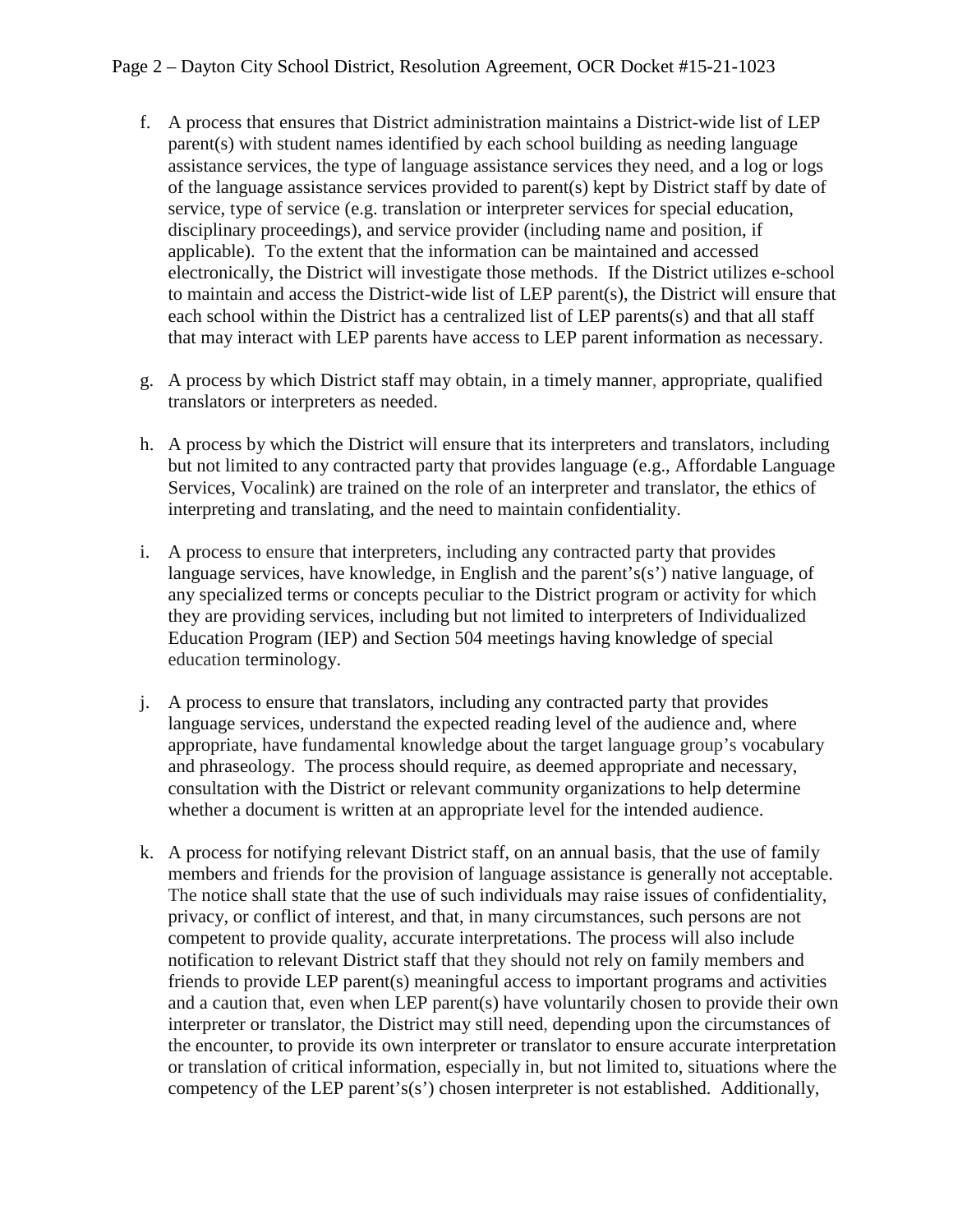the notice shall state that the use of minor children raises particular concerns about competency, quality, and accuracy of interpretations and that it is never advisable to use such children to convey information about their own education and/or complex information.

- l. A process for identifying and translating vital written documents into the language of each frequently-encountered LEP parent group eligible to be served and/or likely to be affected by the District's program or activities. In determining which written documents are vital, the District will consider the importance of the program, information, encounter, or service involved, and the consequence to the LEP parent if the information in question is not provided accurately or in a timely manner. At a minimum, the following vital written documents will be translated into the language of each frequently-encountered LEP parent group:
	- (1) Notice of procedural safeguards in the context of providing children with disabilities with a free appropriate public education (FAPE) under Section 504 of the Rehabilitation Act of 1973 (Section 504) and the Individuals with Disabilities Education Act (IDEA).
	- (2) Documentation related to eligibility and placement decisions under Section 504 and IDEA.
	- (3) Disciplinary notices and procedures.
	- (4) Registration/enrollment forms, emergency notification forms and other forms most commonly used by the district to communicate with parent(s).
	- (5) Report cards and student progress reports.
	- (6) Notices of parent-teacher conferences or meetings.
	- (7) Parent handbooks and fact sheets.
	- (8) Documentation regarding the availability of academic options and planning, including gifted and talented programs, alternative language programs, and counseling and guidance services.
	- (9) Screening procedures that request information from parent(s) about the child's language background and the parent's(s') preferred language for communication with the school.
- m. A process for interpreting and translating alerts (e.g., robocalls) and emergency notifications into the language of each frequently-encountered LEP parent group eligible to be served and/or likely to be affected by the District's program or activities.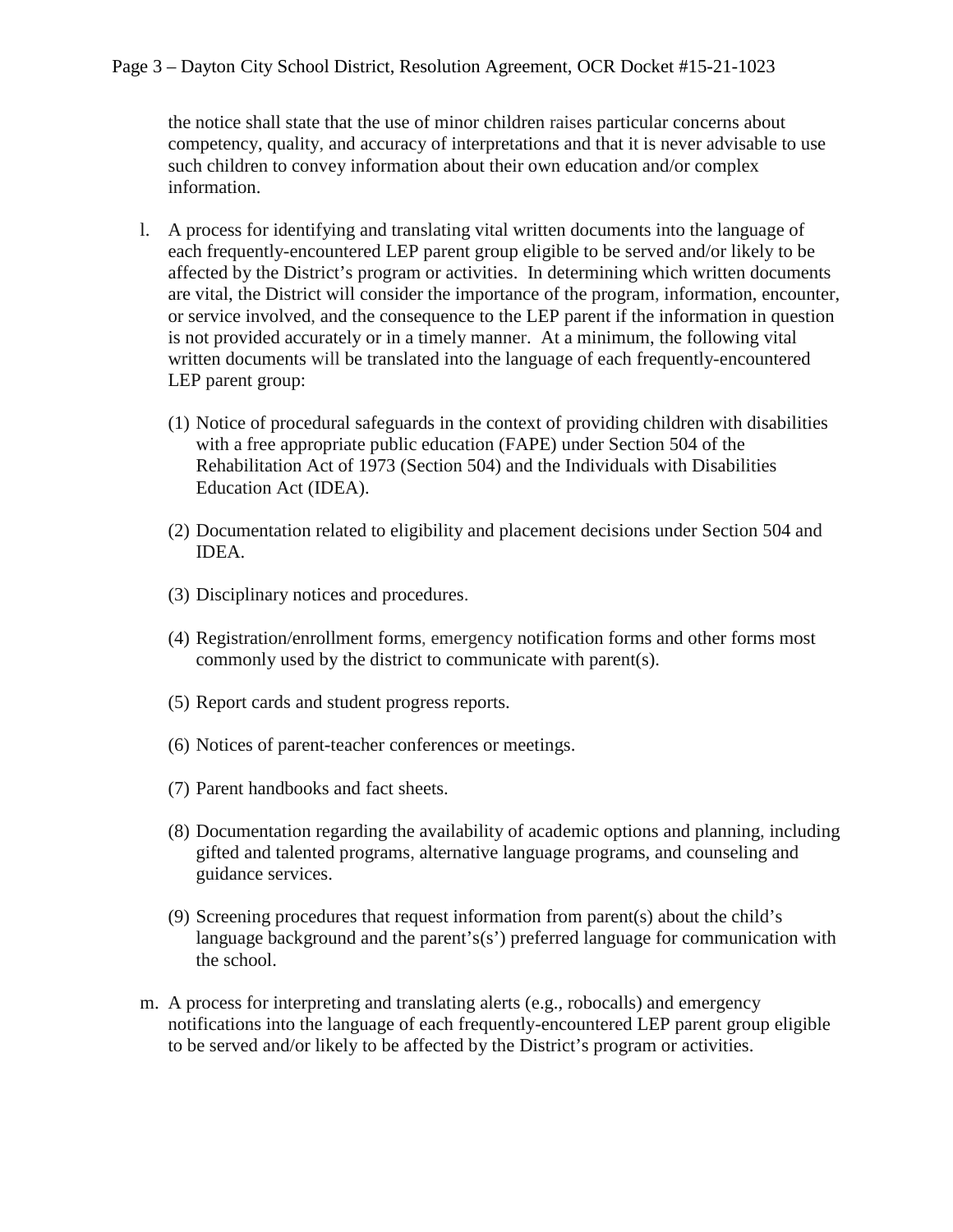**Reporting Requirement:** By **April 8, 2022**, the District will submit to OCR, for review and approval, a copy of the language assistance plan it has developed pursuant to the requirements of Item 1.

2. Within 90 calendar days of receipt of the OCR-approved language assistance plan, the District will adopt and implement the plan.

## **Reporting Requirements:**

Within 90 calendar days of receipt of the OCR-approved language assistance plan, the District will submit to OCR documentation demonstrating adoption and implementation of the language assistance plan developed pursuant to Item 1, including the notification issued pursuant to Item 1.a,the annual notice issued to staff pursuant to Item 1.m, and evidence that District employees were provided notice and training on the District's language assistance plan (e.g., meeting agendas/notes, training materials, quick reference guides).

By the end of the first semester of the school year following the receipt of the OCRapproved language assistance plan, the District will submit to OCR documentation of the information the District has maintained pursuant to Items 1.e and 1.f and the documents the District has translated, including links to any translated information available on the District's website.

By the end of the first full school year following receipt of the OCR-approved language assistance plan, the District and OCR will schedule a date for OCR staff to evaluate the District's implementation of the terms of the agreement. The evaluation will not occur before the District has been in plan implementation for at least six months. OCR's evaluation may involve a variety of methods to assess the District's implementation of the terms of the agreement including, but not limited to, an on-site visit of a selection of buildings identified by OCR; a review of documentation maintained by the District; staff surveys; and/or interviews of a sampling of individual school building staff members.

- 3. By **April 8, 2022**, the District will develop a written plan for the annual evaluation of the effectiveness of its language assistance plan, developed pursuant to Item 1. The written evaluation plan will include the following:
	- a. Identification of staff responsible for evaluating the language assistance plan on an annual basis.
	- b. Identification of the date by which the evaluation will be completed on an annual basis.
	- c. A list of information and items to be examined when evaluating the effectiveness of the language assistance plan, which will include, at a minimum, the following: identification of the current LEP parent groups encountered by the District; the availability of information about LEP parent(s) and the need for assistance District-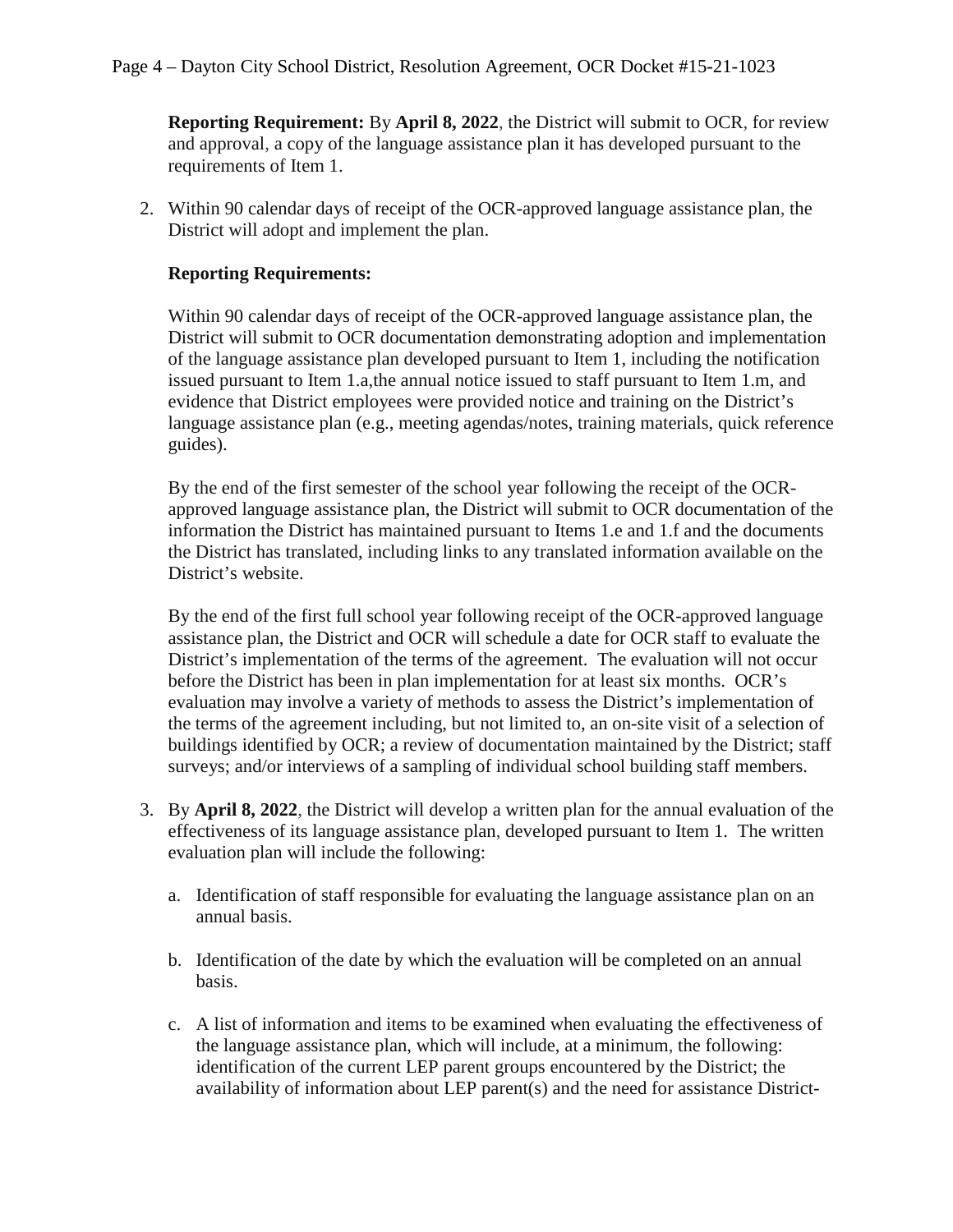wide and at schools; the frequency of encounters with LEP parent(s); the availability of translation and interpreter services, including technological advances and sources of additional resources, and the costs incurred; whether existing language assistance is meeting the needs of LEP parent(s); whether staff are aware of and understand the language assistance plan and how it is implemented, including their role, if any; and whether language assistance is provided in a timely manner.

- d. A process for determining whether new documents, programs, services and activities need to be made accessible for LEP parent(s), and whether the District needs to provide notice of any changes in services to LEP parent(s) and to District staff.
- e. A quality control system designed to periodically assess the quality of the interpreter and translation services being provided by the District. This assessment system will include, at a minimum, a method for gathering feedback from students and parent(s) on whether they understand the information they have received via District interpreters and translators and whether they are receiving the translation and interpretation of essential information on a consistent and timely basis.

**Reporting Requirement:** By **April 8, 2022**, the District will submit to OCR, for review and approval, a copy of the evaluation plan it has developed pursuant to the requirements of Item 3 above.

4. Within 180 calendar days of receipt of the OCR-approved evaluation plan, the District will adopt and implement the plan.

**Reporting Requirement:** Within 180 calendar days of receipt of the OCR-approved evaluation plan, the District will submit documentation verifying it adopted and implemented the plan.

By the end of the first full school year following receipt of the OCR-approved language assistance plan, the District will submit to OCR documentation demonstrating the results of its evaluation of the District's implementation of its language assistance plan through the first full school year after OCR approved the plan, including documentation of any changes resulting from the evaluation.

## **General Requirements**

The District understands that, by signing this Agreement, it agrees to provide data and other information in a timely manner in accordance with the reporting requirements of the Agreement. Further, the District understands that during the monitoring of this Agreement, if necessary, OCR may visit the District, interview staff and students, and request such additional reports or data as are necessary for OCR to determine whether the District has fulfilled the terms and obligations of the Agreement. Upon the District's satisfaction of the terms and obligations of the Agreement, OCR will close the case.